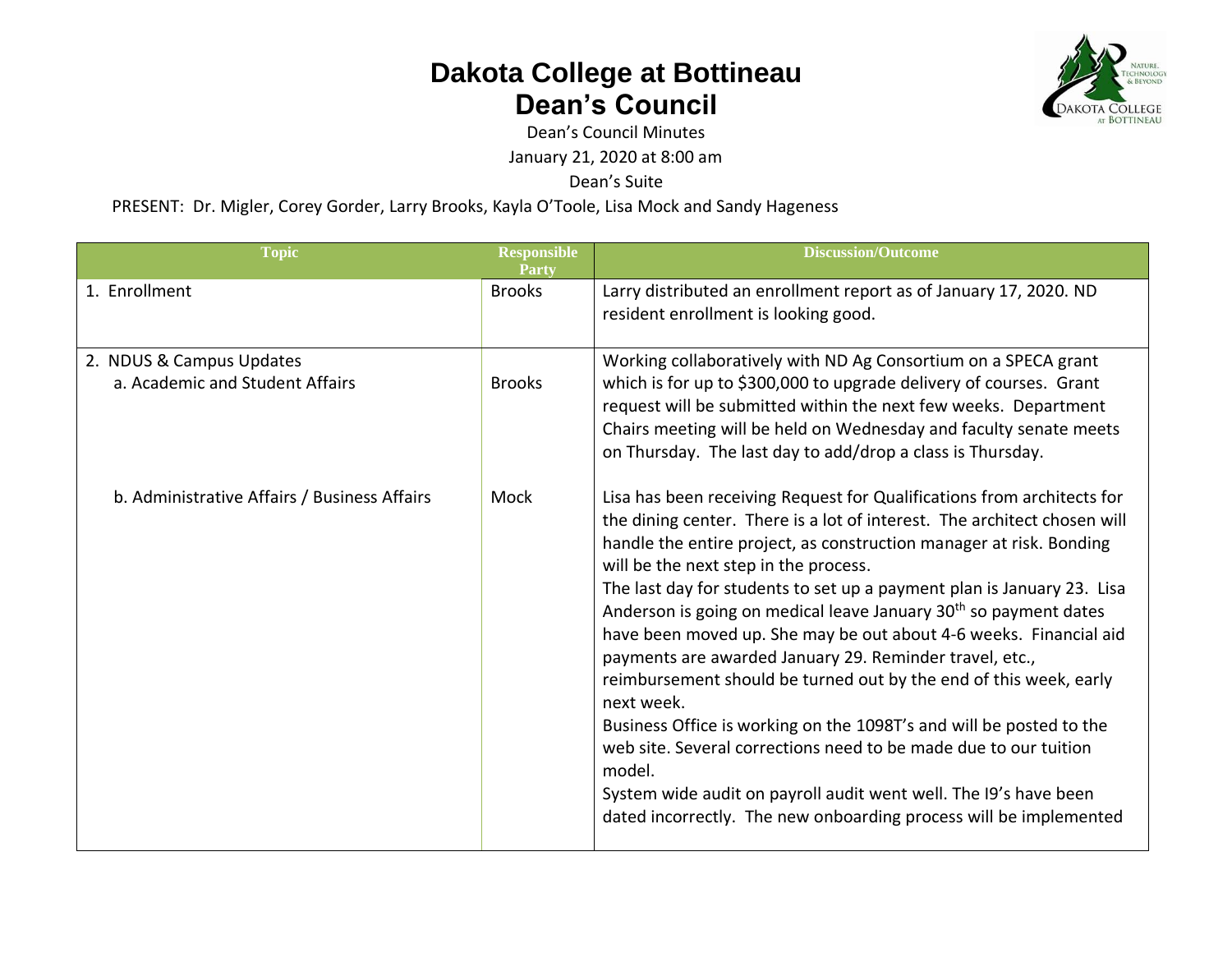

| O'Toole  | and will help with this process. It was questioned if there is training                                                                                                                                                                                                                                                                                                                                                                                                                                                                                                                                                                                                                                                                                                                                                                                                                                                             |
|----------|-------------------------------------------------------------------------------------------------------------------------------------------------------------------------------------------------------------------------------------------------------------------------------------------------------------------------------------------------------------------------------------------------------------------------------------------------------------------------------------------------------------------------------------------------------------------------------------------------------------------------------------------------------------------------------------------------------------------------------------------------------------------------------------------------------------------------------------------------------------------------------------------------------------------------------------|
|          | involved.                                                                                                                                                                                                                                                                                                                                                                                                                                                                                                                                                                                                                                                                                                                                                                                                                                                                                                                           |
| Hageness | Kayla reported the Academic Support Coordinator application process<br>closes on Friday. She will have dual credit and online enrollment<br>numbers at next week's meeting. They are working on finalizing dual<br>credit enrollment with about 60 students left to enroll. Most of them<br>are financial obligation agreements and running into an issue with<br>BND. Kayla had an opportunity to talk with the DPI Assistant Director<br>about LEAP and DC programs over the phone. The Director seemed<br>very excited about how this program meets rural school needs.<br>JC will be attending the State Superintendent conference in Bismarck<br>next week representing DCB-dual credit and LEAP programs. Kayla will<br>be attending the Secondary State Principal conference the following<br>week. Professional Development paperwork has been approved for a<br>few faculty to attend Blackboard World conference in July. |
| Gorder   | Working on CTE month promotions with student testimonials and                                                                                                                                                                                                                                                                                                                                                                                                                                                                                                                                                                                                                                                                                                                                                                                                                                                                       |
|          | fresh radio ads.                                                                                                                                                                                                                                                                                                                                                                                                                                                                                                                                                                                                                                                                                                                                                                                                                                                                                                                    |
| Migler   | The team room is complete. A representative from Universal will be<br>on campus today along with their supervisor who is from Belcourt.<br>They will provide an evaluation on the football equipment. Athletics is<br>working on a new gym floor. An offer has been made to the<br>contractor and waiting to hear back from them.<br>Basketball is at home on Wednesday. Hockey finished their Colorado<br>tournament 1 and 3.<br>Dr. Migler and the Foundation are making pitches to various funding<br>groups for the nursing renovation to Old Main. First big ask was<br>conducted on Friday and it went well. They also made a smaller<br>presentation on Monday evening that also went well.                                                                                                                                                                                                                                  |
|          |                                                                                                                                                                                                                                                                                                                                                                                                                                                                                                                                                                                                                                                                                                                                                                                                                                                                                                                                     |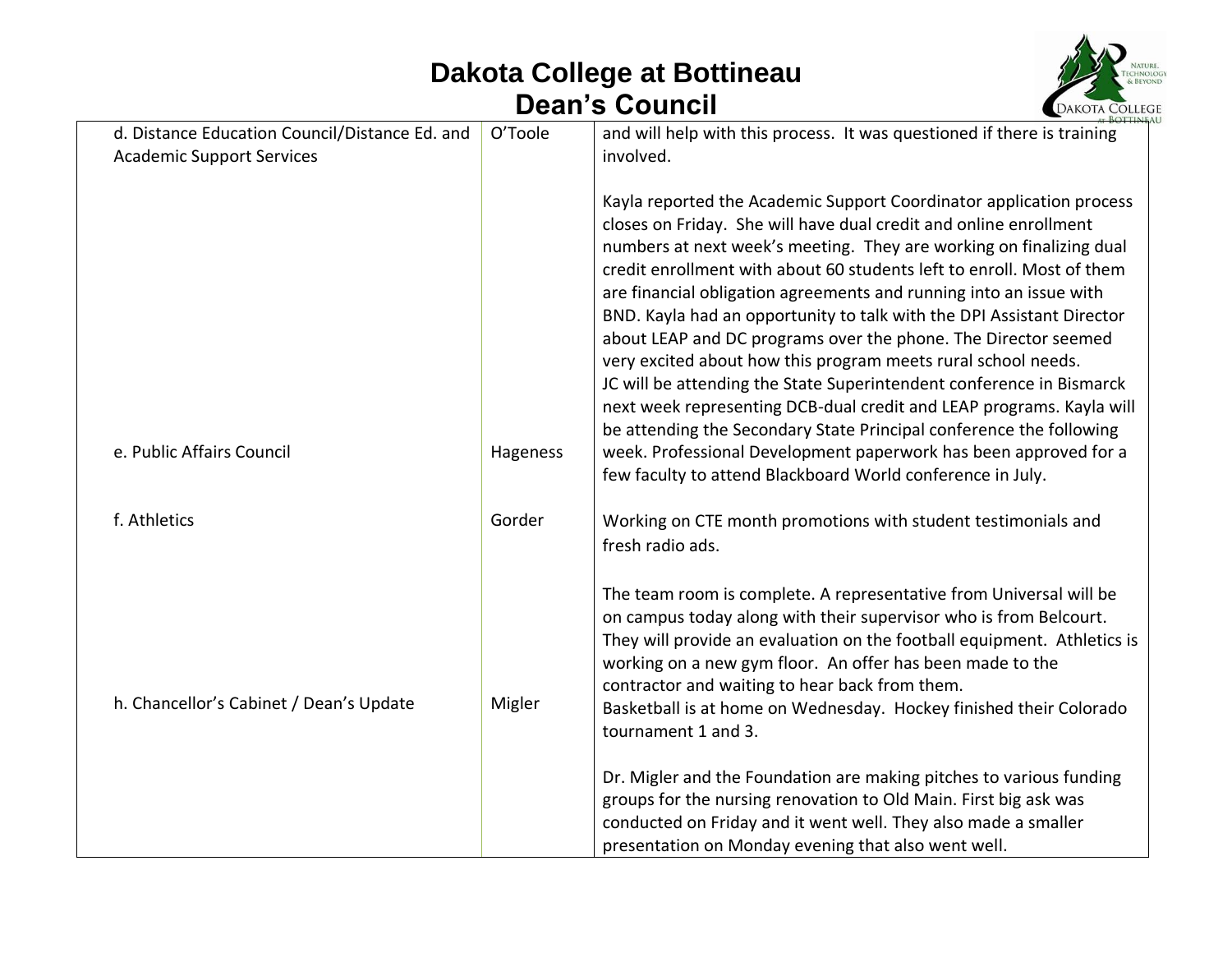

|                                                                                                |        | Physical Plant will be filling John Stahl's position. They will move one<br>of the current part-time employees into a full-time position.<br>Dr. Migler will be gone Wednesday afternoon and Thursday for CTEC<br>meetings in Bismarck.<br>Tom Claeys, State Forester was in last week and would like to partner<br>with us on Arbor Day which is May 1.<br>Dr. Migler and Larry will be meeting this Friday with all CTE Faculty.<br>They will be talking about the importance of recruitment and roll out<br>the CTE scholarship. They would like the framework in place by<br>February 1 to promote the scholarship money and combine with<br>recruiting with CTE Faculty.<br>The scholarship is designed for CTE students, coming from area<br>counties for economic development and having students graduate<br>from CTE programs to help build the work force. |
|------------------------------------------------------------------------------------------------|--------|----------------------------------------------------------------------------------------------------------------------------------------------------------------------------------------------------------------------------------------------------------------------------------------------------------------------------------------------------------------------------------------------------------------------------------------------------------------------------------------------------------------------------------------------------------------------------------------------------------------------------------------------------------------------------------------------------------------------------------------------------------------------------------------------------------------------------------------------------------------------|
| 3. Other<br>Chamber - Business After Hours                                                     | Migler | Chamber offers opportunity for businesses to have an open house in<br>the evening. Upon discussion it was suggested everyone look at<br>schedules to find a date to make this work.                                                                                                                                                                                                                                                                                                                                                                                                                                                                                                                                                                                                                                                                                  |
| <b>Department Supervisor Rotation</b><br>IT, Physical Plant, Housing, Bookstore, Library, etc. |        | Dr. Migler would like to start a rotation of departments at Dean's<br>Council. This would provide them an opportunity to provide a 5-<br>minute update on behalf of their department. Departments to be<br>included are IT, Physical Plant, Housing, Bookstore, Library, Sodexo<br>and a Student Representative.<br>Dr. Migler and Sharon Arnold met with the Peace Garden folks last<br>week about providing food services.                                                                                                                                                                                                                                                                                                                                                                                                                                         |
| 4. Recognition & Celebration                                                                   | All    | Four nursing students received scholarships from Trinity Foundation<br>last week.<br>Angie Bartholomay provided an instructor workshop at Rugby's<br>Regional Inservice day yesterday on the virtual reality goggles.                                                                                                                                                                                                                                                                                                                                                                                                                                                                                                                                                                                                                                                |